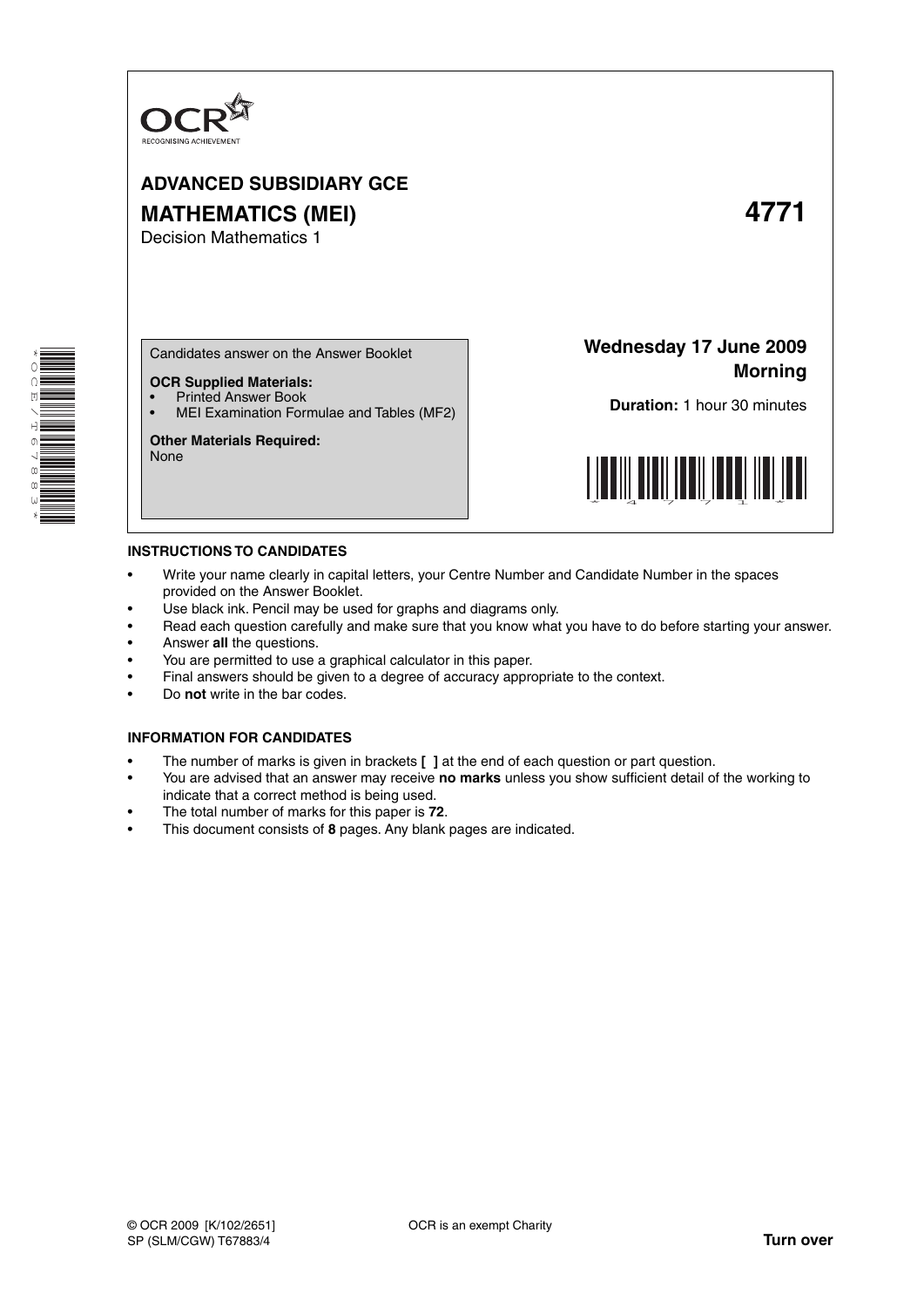## **Answer all questions in the printed answer book provided.**

## **Section A** (24 marks)

- **1** The numbers on opposite faces of the die shown (a standard die) add up to 7. The adjacency graph for the die is a graph which has vertices representing faces. In the adjacency graph two vertices are joined with an arc if they share an edge of the die. For example, vertices 2 and 6 are joined by an arc because they share an edge of the die.
	- **(i)** List the pairs of numbers which are opposite each other. **[1]**
	- **(ii)** Draw the adjacency graph. **[5]**
	- **(iii)** Identify and sketch a solid which has the following adjacency graph. **[2]**
		-
- **2** In this question INT(*m*) means the integer part of *m*. Thus INT(3.5) = 3 and INT(4) = 4.

A game for two players starts with a number, *n*, of counters. Players alternately pick up a number of counters, **at least 1** and **not more than half** of those left. The player forced to pick up the last counter is the loser. Arif programs his computer to play the game, using the rule "pick up INT(half of the remaining counters), or the last counter if forced".

- **(i)** You are to play against Arif's computer with  $n = 5$  and with Arif's computer going first. What happens at each turn? **[3] [3]**
- **(ii)** You are to play against Arif's computer with  $n = 6$  and with Arif's computer going first. What happens at each turn? **[2] [2]**
- **(iii)** Now play against Arif's computer with  $n = 7$  and with Arif's computer going first. Describe what happens. **[3]**



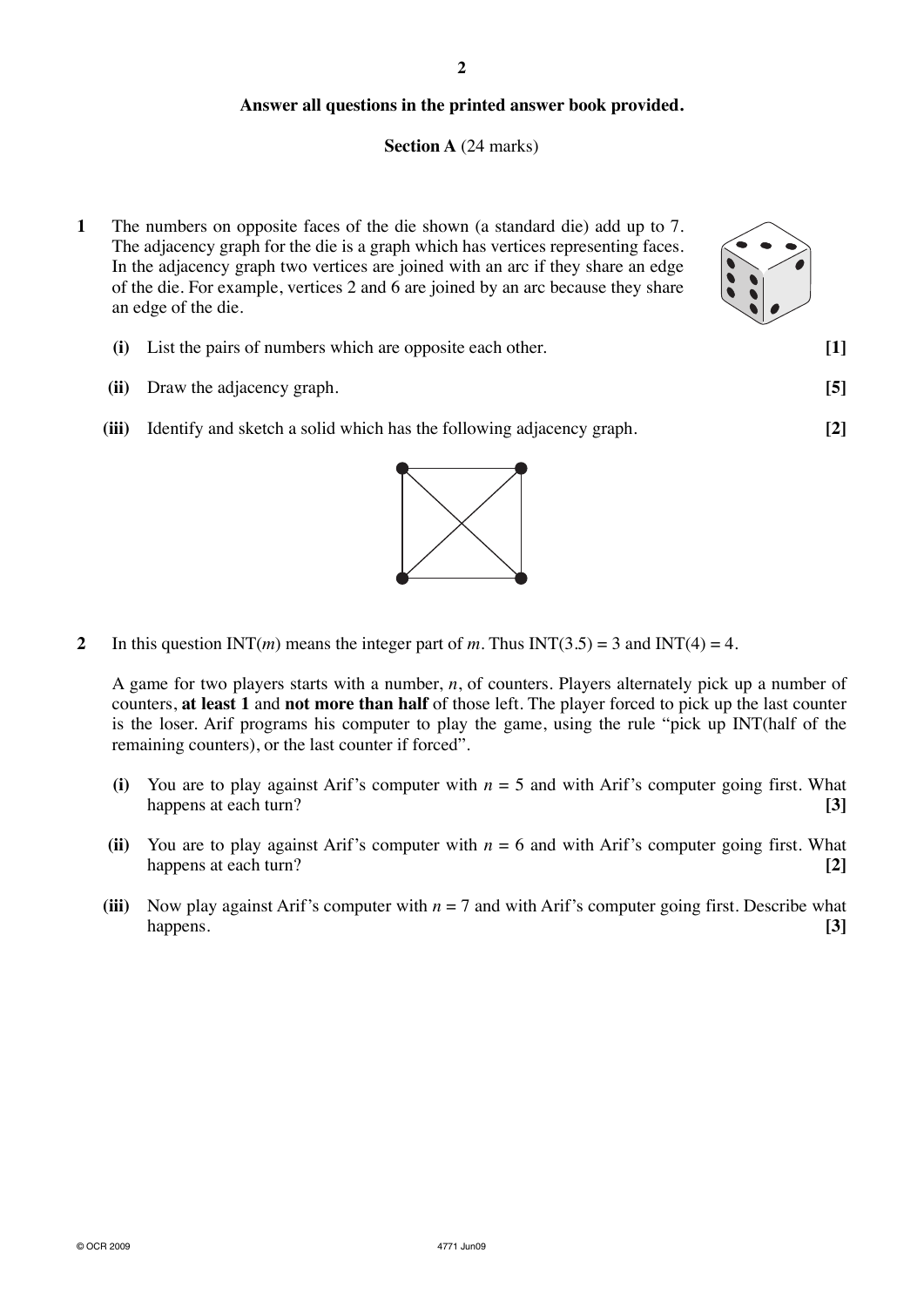**3** Consider the following linear programming problem:

Maximise  $3x + 4y$ 

subject to  $2x + 5y \le 60$  $x + 2y \le 25$  $x + y \leq 18$ 

 **(i)** Graph the inequalities and hence solve the LP. **[6]**

 **(ii)** The right-hand side of the second inequality is increased from 25. At what new value will this inequality become redundant? **[2]**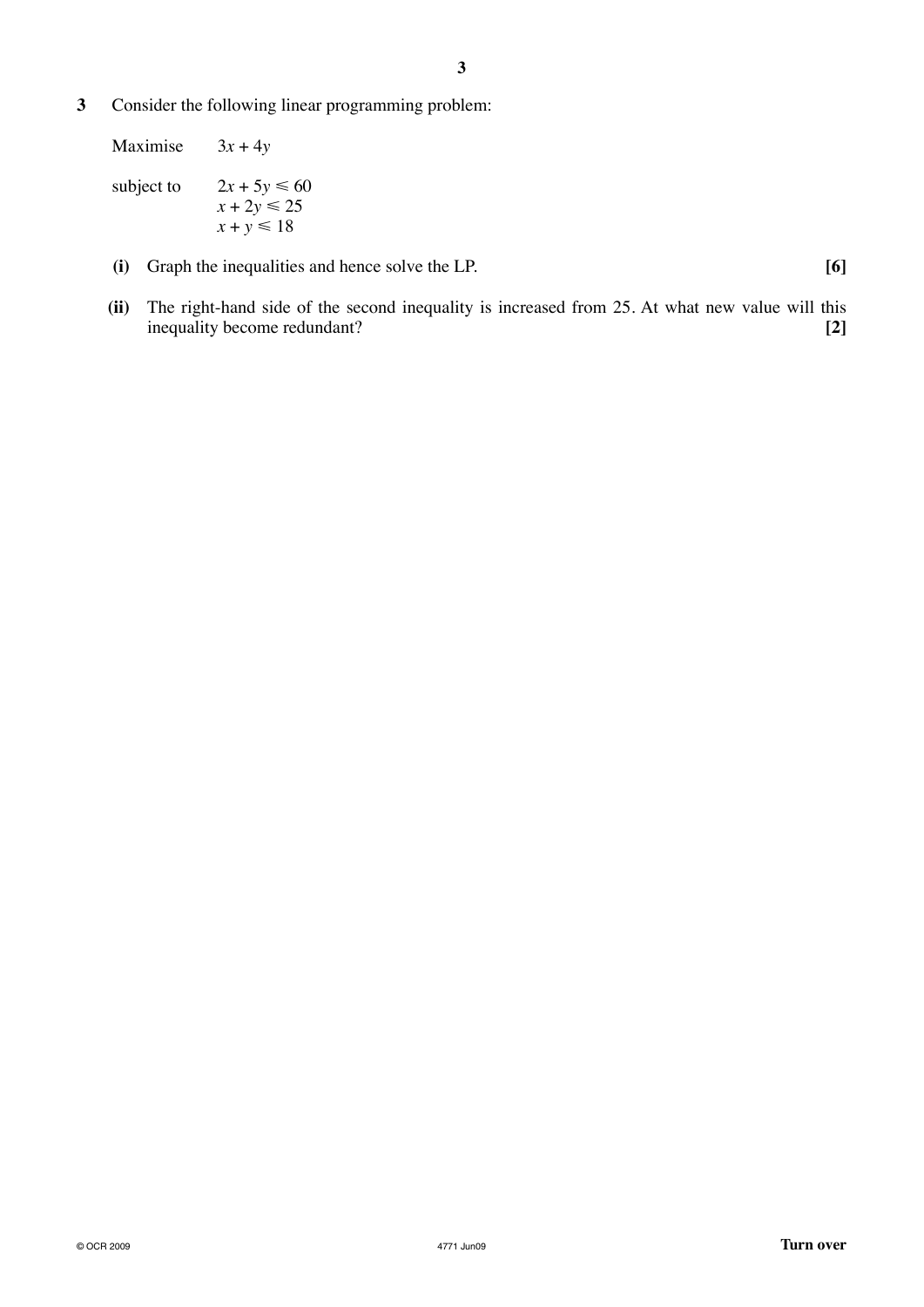#### **Section B** (48 marks)

**4** The diagram represents a very simple maze with two vertices, A and B. At each vertex a rat either exits the maze or runs to the other vertex, each with probability 0.5. The rat starts at vertex A.



- **(i)** Describe how to use 1-digit random numbers to simulate this situation. **[2]**
- **(ii)** Use the random digits provided in your answer book to run 10 simulations, each starting at vertex A. Hence estimate the probability of the rat exiting at each vertex, and calculate the mean number of times it runs between vertices before exiting. **[5]**

The second diagram represents a maze with three vertices, A, B and C. At each vertex there are three possibilities, and the rat chooses one, each with probability 1/3. The rat starts at vertex A.



- **(iii)** Describe how to use 1-digit random numbers to simulate this situation. **[4]**
- **(iv)** Use the random digits provided in your answer book to run 10 simulations, each starting at vertex A. Hence estimate the probability of the rat exiting at each vertex. **[5]**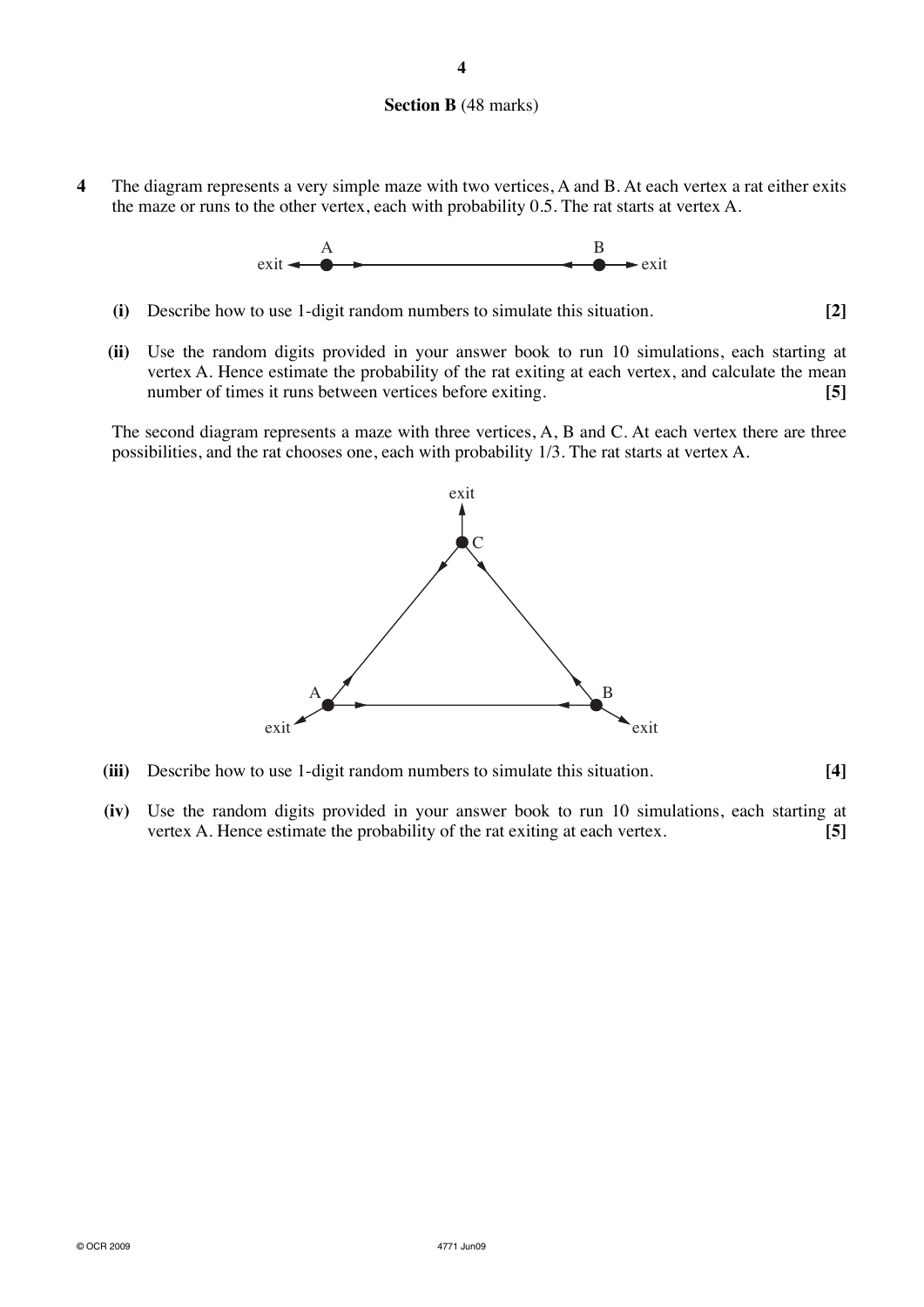**5** The diagram represents canals connecting five cities. Canal lengths (shown on the arcs) are in km.



 **(i)** Draw a network in your answer book with nodes representing the five cities and arcs representing direct canal connections, i.e. canal connections which do not involve passing through another city. **[3]**

The company operating the canal system wishes to close some canals to save money, whilst preserving the connectivity.

 **(ii)** Starting at A, use Prim's algorithm on your answer to part **(i)** to find a minimum connector for the network. Give the order in which you include arcs. Draw your minimum connector and give its total length. **[5]**

Consider the original network together with an extra vertex, X, at the junction of four arcs.



- **(iii)** Draw the minimum connector which results from applying Prim's algorithm, starting at A, to this network. Give the length of that minimum connector. Hence advise the company on which canals to close. **[7]**
- **(iv)** Give a reason why the company might face objections to such closures. **[1]**

**Question 6 is printed overleaf.**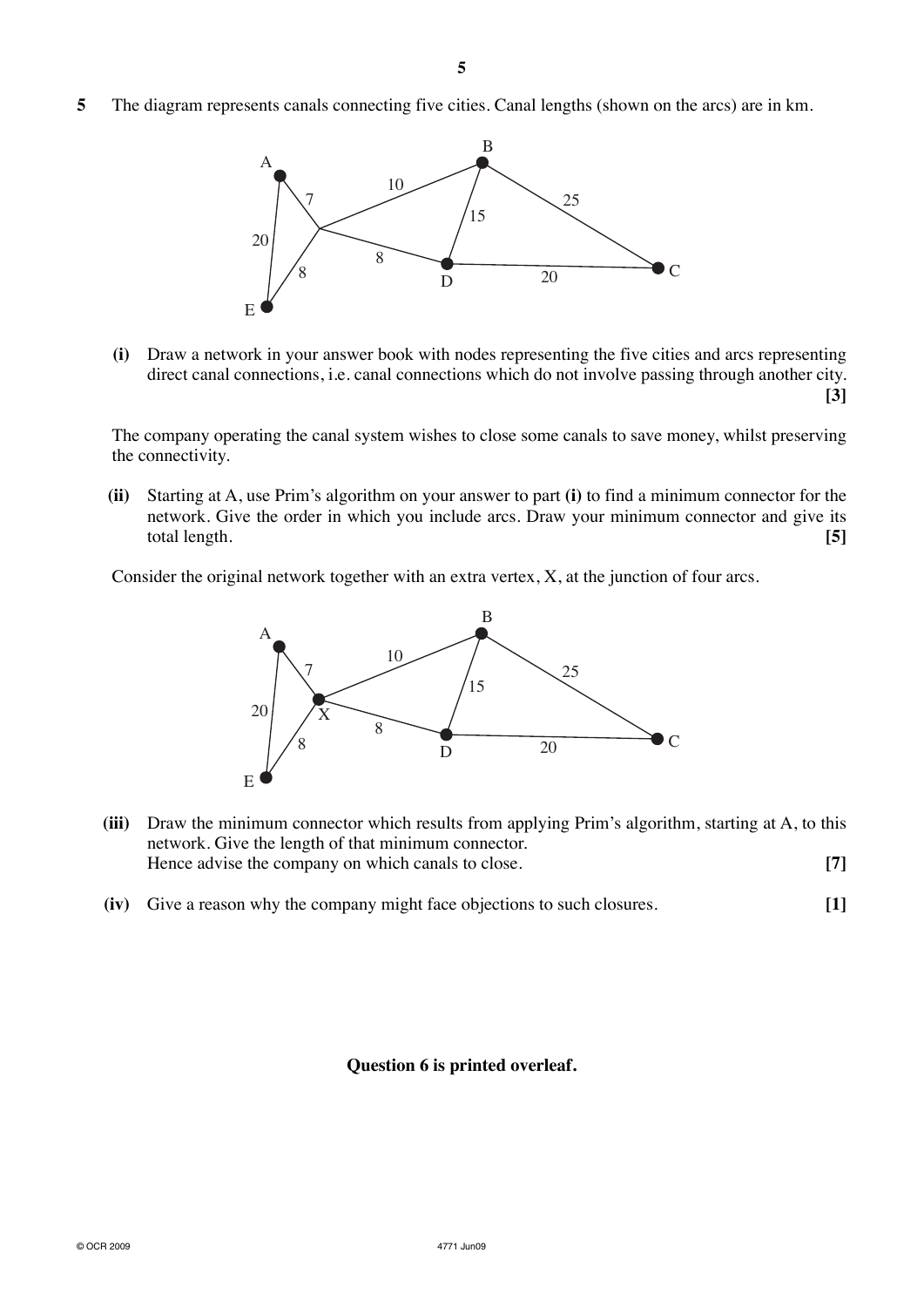| Jobs                        |                     | Duration (mins) | Immediate predecessors |
|-----------------------------|---------------------|-----------------|------------------------|
| A                           | prune bushes        | 100             |                        |
| B                           | weed borders        | 60              | A                      |
| $\mathcal{C}_{\mathcal{C}}$ | cut hedges          | 150             |                        |
| D                           | hoe vegetable patch | 60              |                        |
| E                           | mow lawns           | 40              | B                      |
| F                           | edge lawns          | 20              | D, E                   |
| G                           | clean up cuttings   | 30              | B, C                   |
| H                           | clean tools         | 10              | F, G                   |

**6** Joan and Keith have to clear and tidy their garden. The table shows the jobs that have to be completed, their durations and their precedences.

- **(i)** Draw an activity on arc network for these activities. **[4]**
- **(ii)** Mark on your diagram the early time and the late time for each event. Give the minimum completion time and the critical activities. **[6]**
- **(iii)** Each job is to be done by one person only. Joan and Keith are equally able to do all jobs. Draw a cascade chart indicating how to organise the jobs so that Joan and Keith can complete the project in the least time. Give that least time and explain why the minimum project completion time is shorter. **[6]**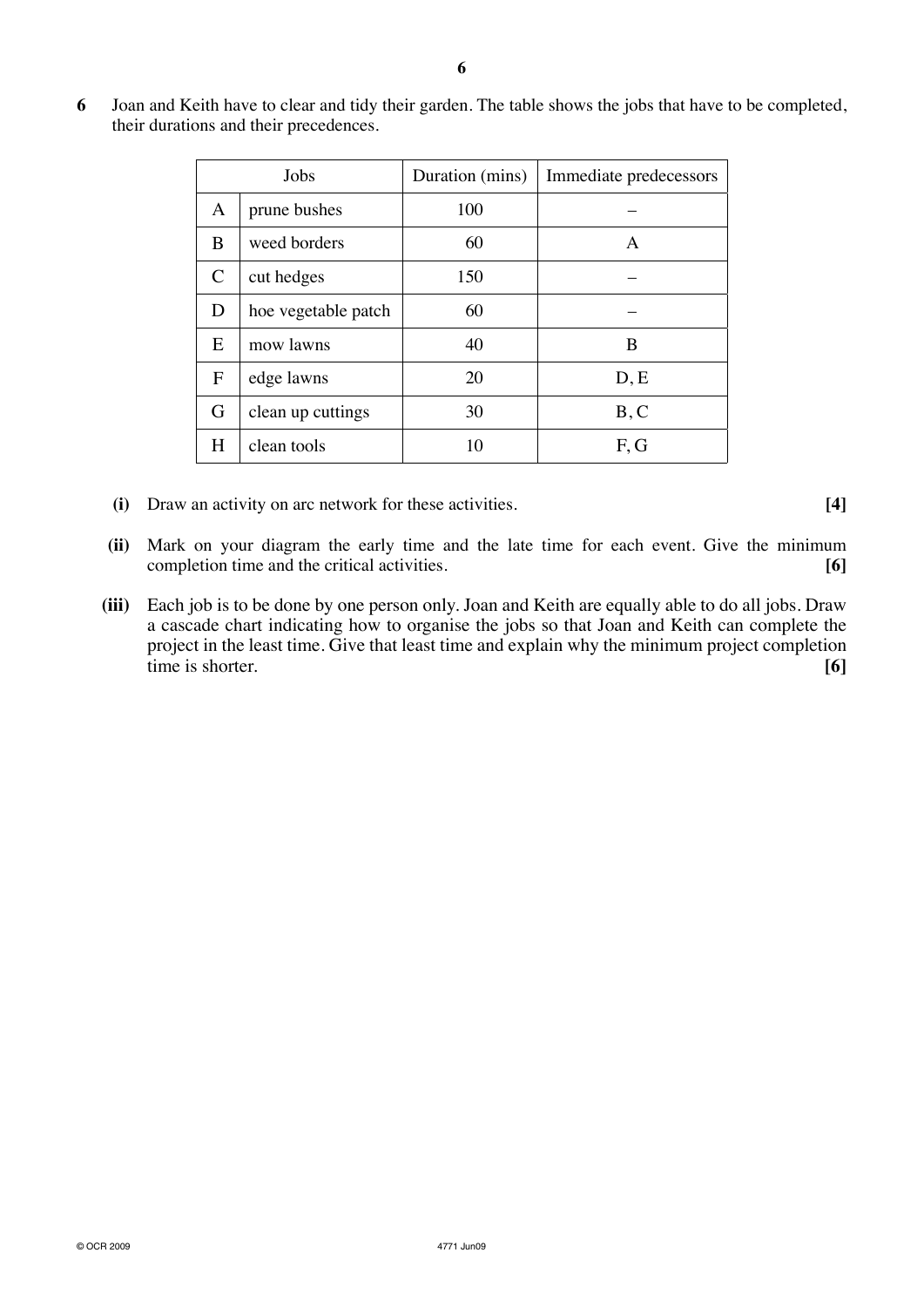## **BLANK PAGE**